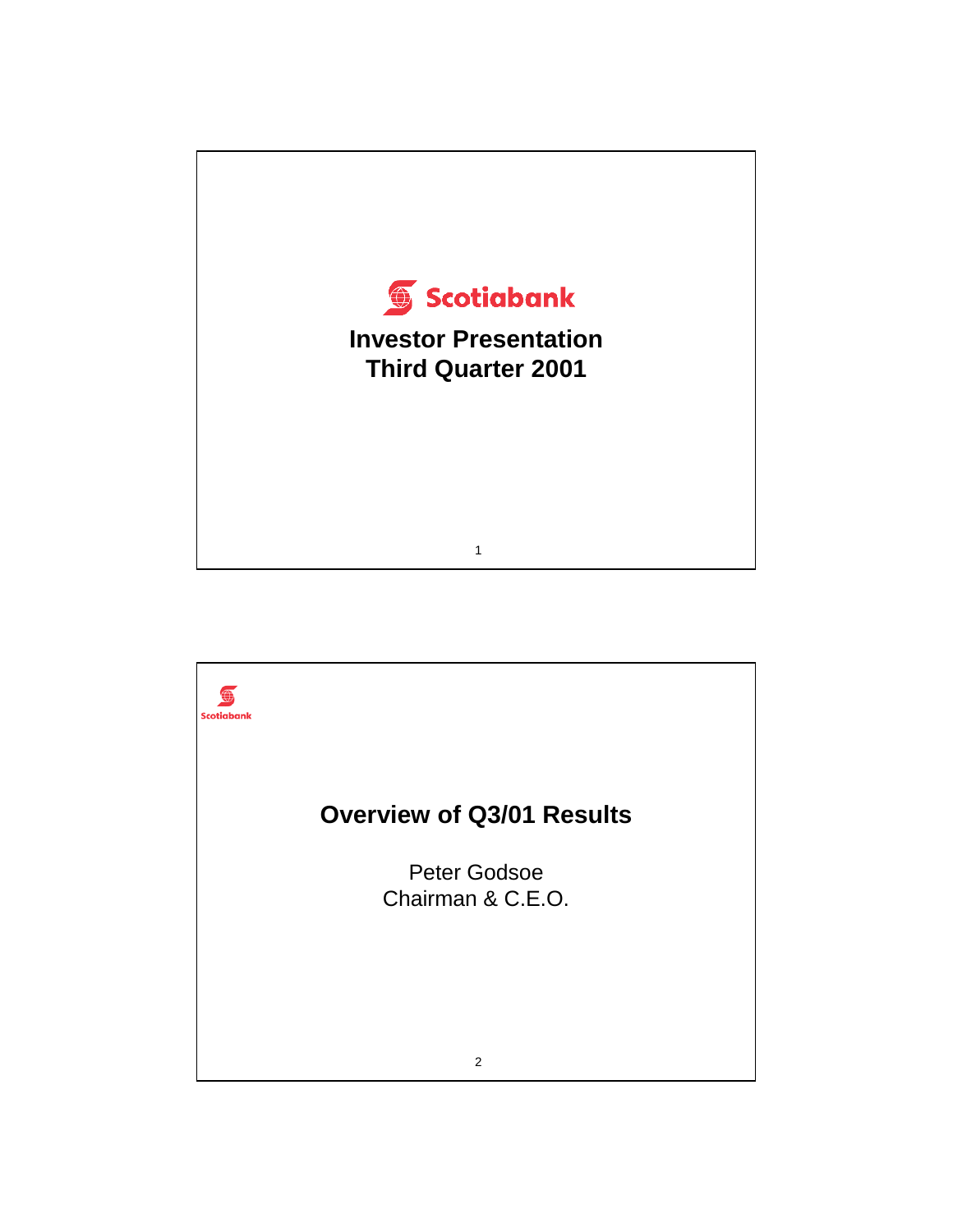

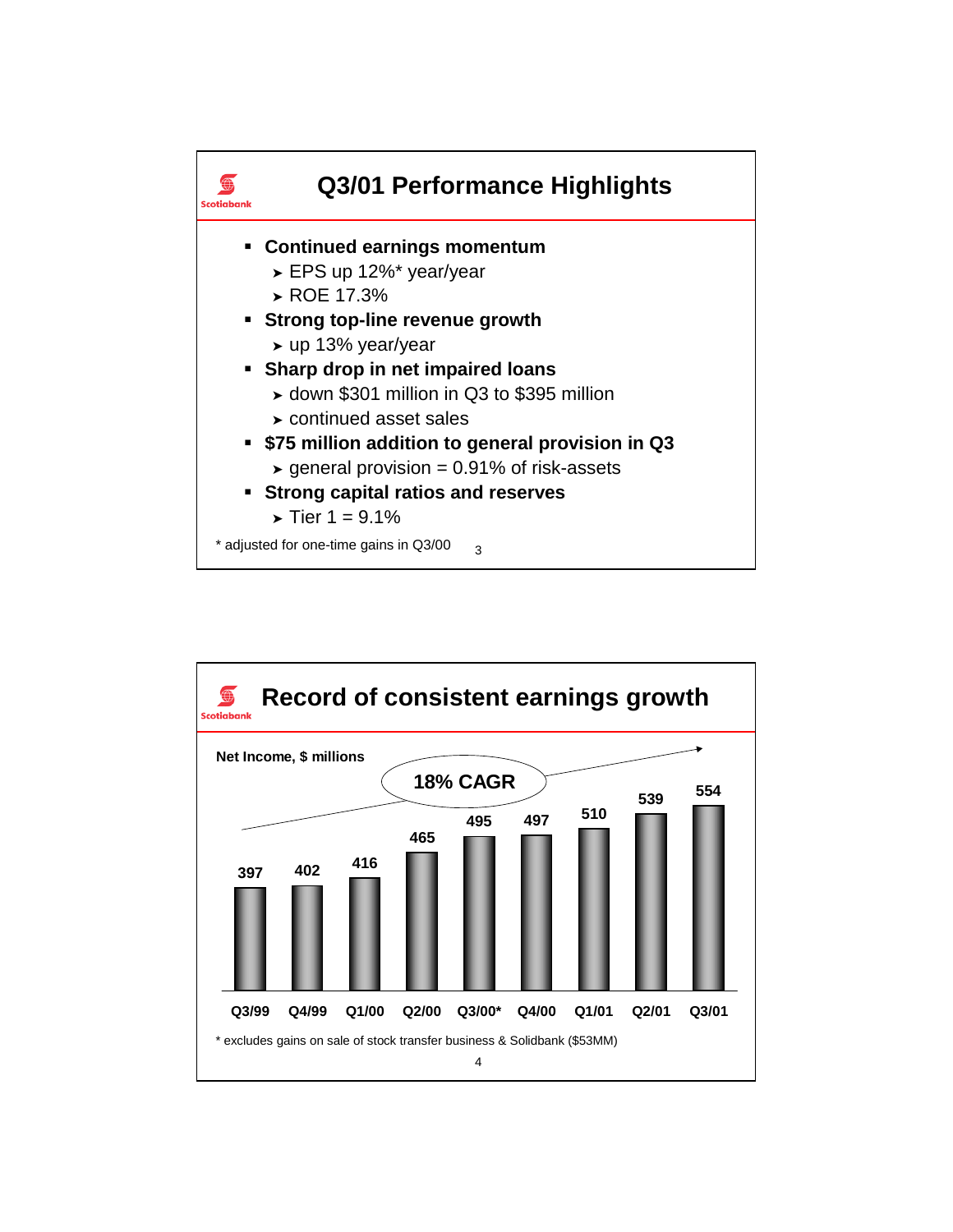

| On track vs. targets<br>Scotiabank          |          |                 |     |               |  |  |
|---------------------------------------------|----------|-----------------|-----|---------------|--|--|
|                                             | Q3/01    | <b>2001 YTD</b> |     | <b>Target</b> |  |  |
| <b>ROE</b>                                  | 17.3%    | 17.4%           | VS. | 16-18%        |  |  |
| <b>EPS Growth</b>                           | $12\%$ * | $16\%$ *        | VS. | 12-15%        |  |  |
| <b>Productivity</b>                         | 55.4%    | 53.7%           | VS. | <60%          |  |  |
| Tier 1                                      | 9.1%     | 9.1%            | VS. | 7.5%          |  |  |
| * adjusted for one-time gains in Q3/00<br>6 |          |                 |     |               |  |  |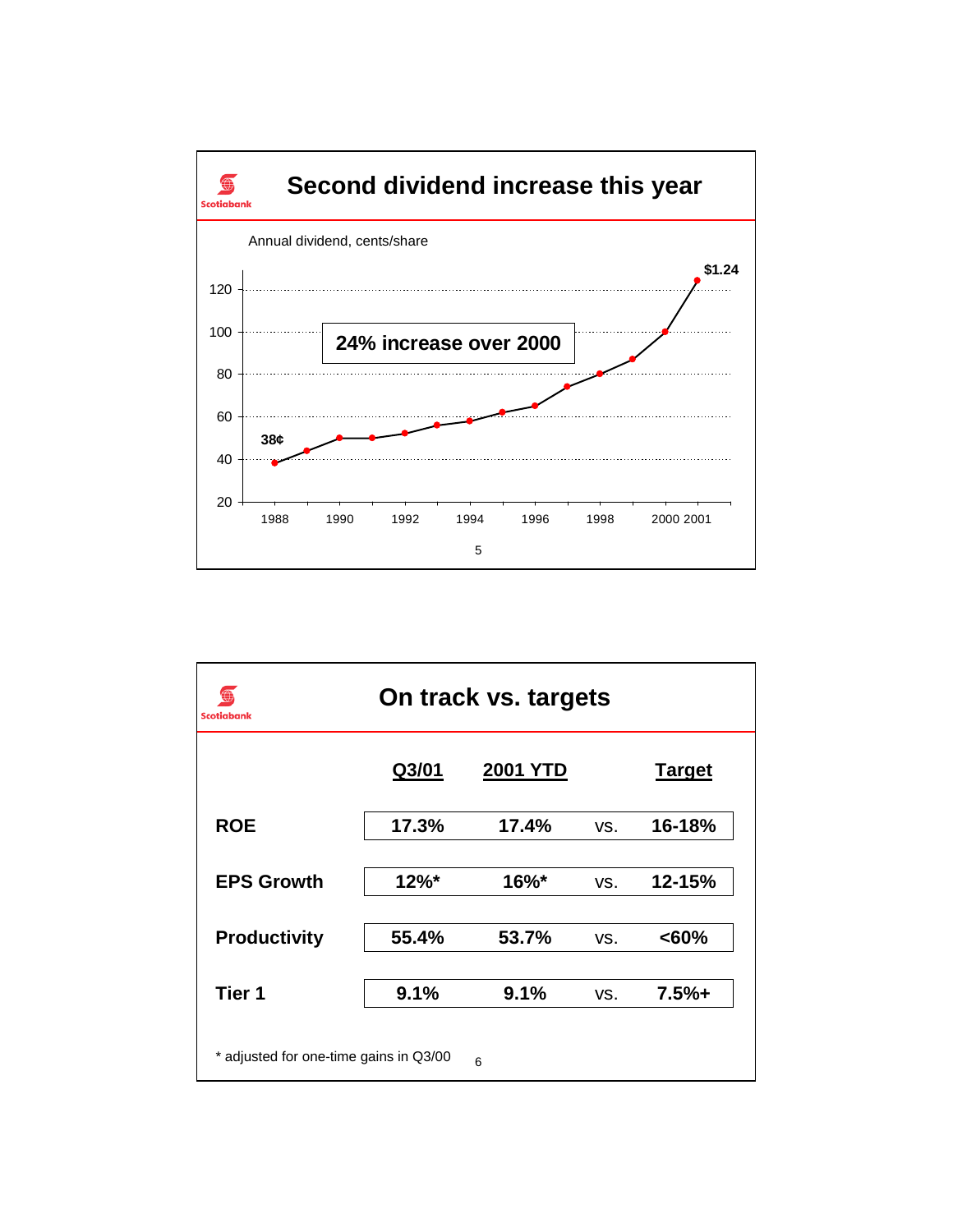

| Solid earnings in Q3<br>Scotiabank              |       |            |  |  |  |
|-------------------------------------------------|-------|------------|--|--|--|
|                                                 | \$MM  | $EPS($ \$) |  |  |  |
| <b>Reported net income</b>                      | \$554 | \$1.04     |  |  |  |
| Includes:                                       |       |            |  |  |  |
| Addition to general provision (\$75MM pre-tax)  | (44)  | (0.09)     |  |  |  |
| Tax settlement-refund interest (\$82MM pre-tax) |       | 0.10       |  |  |  |
| Tax refund                                      | 15    | 0.03       |  |  |  |
| Deferred tax asset reduction                    | (14)  | (0.03)     |  |  |  |
|                                                 | \$5   | \$0.01     |  |  |  |
|                                                 |       |            |  |  |  |
| 8                                               |       |            |  |  |  |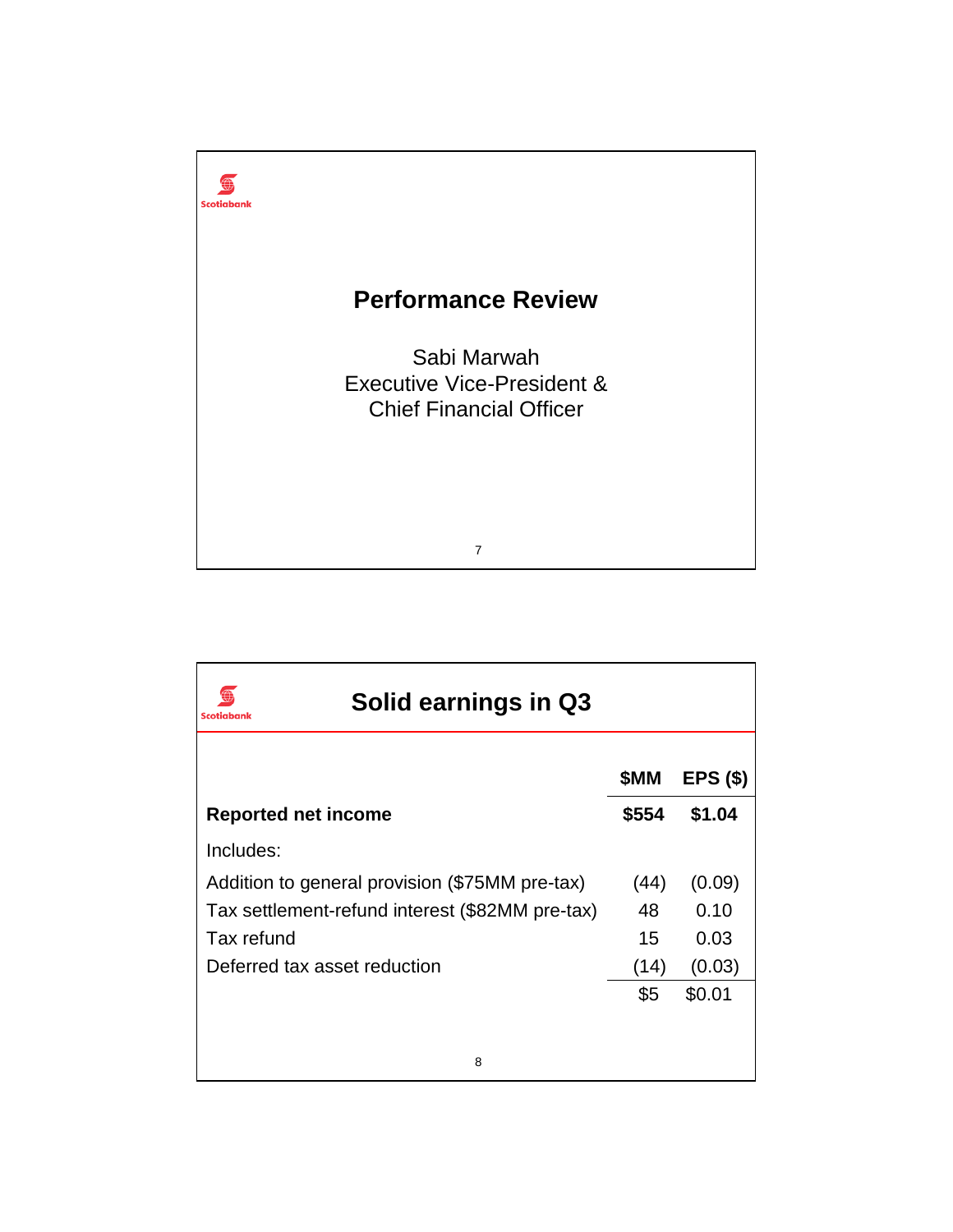| Good growth in net income<br>Scotiabank                         |       |      |                  |  |  |
|-----------------------------------------------------------------|-------|------|------------------|--|--|
| \$ millions                                                     | Q3/01 |      | Q3/00 % increase |  |  |
| <b>Reported net income</b>                                      | 554   | 548  | $1\%$            |  |  |
| Q3/00 gains on sale of stock<br>transfer business and Solidbank |       | (53) |                  |  |  |
|                                                                 | 554   | 495  | 12%              |  |  |
|                                                                 |       |      |                  |  |  |
|                                                                 |       |      |                  |  |  |
| 9                                                               |       |      |                  |  |  |

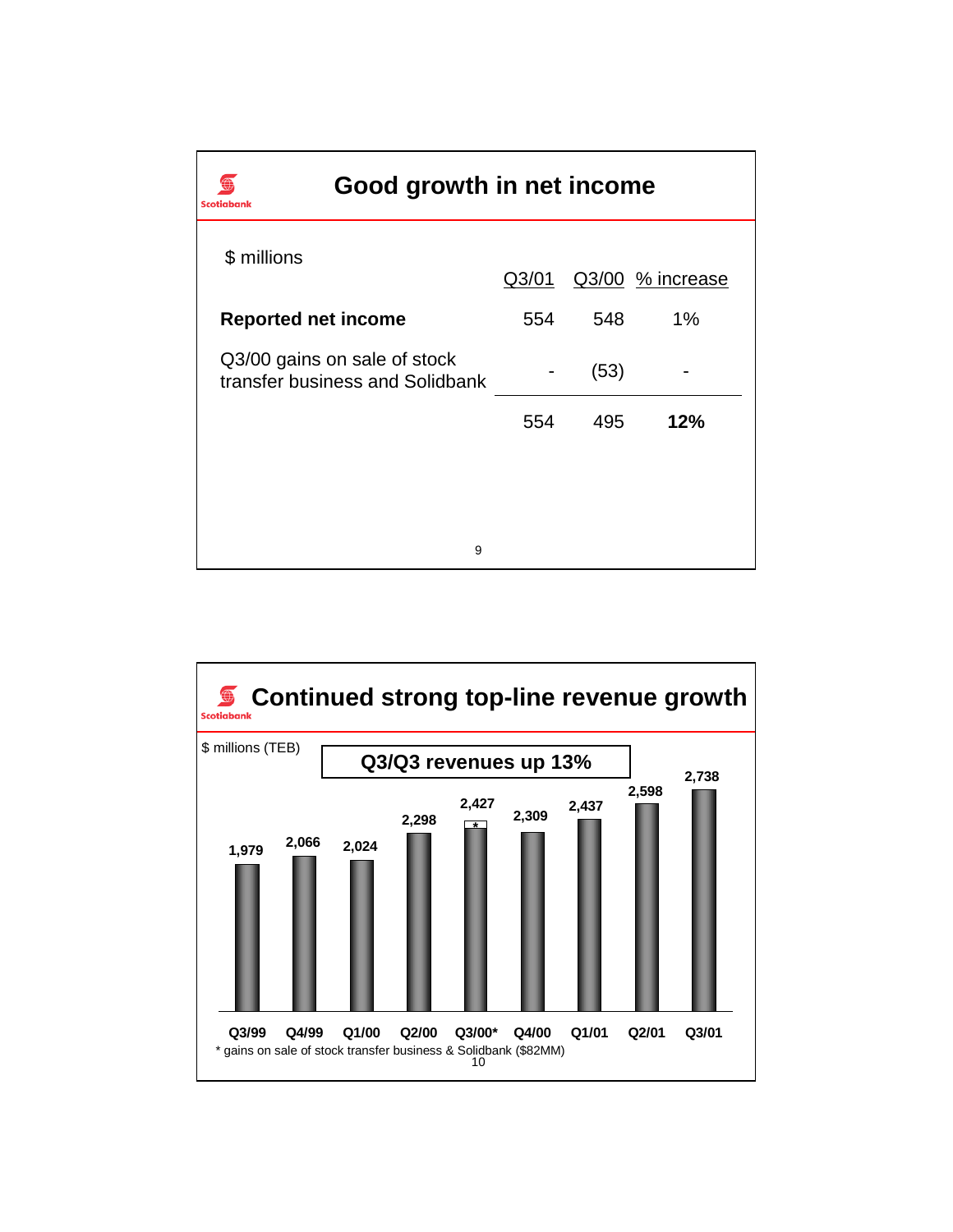|                     |       | <b>Increase</b> |                     |  |
|---------------------|-------|-----------------|---------------------|--|
|                     | Q3/01 |                 | vs. Q2/01 vs. Q3/00 |  |
| Net interest margin | 2.43% | $+9$ bps        | $+6$ bps            |  |
| Increase due to:    |       |                 |                     |  |
| Inverlat            |       |                 | 7                   |  |
| Lower funding costs |       | 5               | 3                   |  |
| Non-accrual loans   |       | 2               |                     |  |
| Securities income   |       |                 | (5)                 |  |
| Other               |       | 2               |                     |  |
|                     |       | 9 bps           | 6 bps               |  |

| \$ millions                                          |       |       | Change |      |  |
|------------------------------------------------------|-------|-------|--------|------|--|
|                                                      | Q3/01 | Q3/00 | \$     | %    |  |
| Reported                                             | 1,054 | 990   | 64     | 6%   |  |
| Inverlat                                             | (66)  |       | (66)   |      |  |
| Tax settlement - refund interest                     | (82)  |       | (82)   |      |  |
| Net gain on investment securities                    | (5)   | (94)  | 89     |      |  |
| Gain on sale of stock transfer<br>business/Solidbank |       | (82)  | 82     |      |  |
|                                                      | 901   | 814   | 87     | 11%  |  |
| Comprised of:                                        |       |       |        |      |  |
| Trading & other investment banking                   |       |       | 63     | 51   |  |
| Underwriting & other commissions                     |       |       | 34     | 44   |  |
| Deposit & payment services                           |       |       | 23     | 15   |  |
| Credit fees                                          |       |       | (16)   | (10) |  |
| Retail & discount brokerage                          |       |       | (15)   | (18) |  |
| Other                                                |       |       | (2)    | (1)  |  |
| 12                                                   |       |       | 87     | 11%  |  |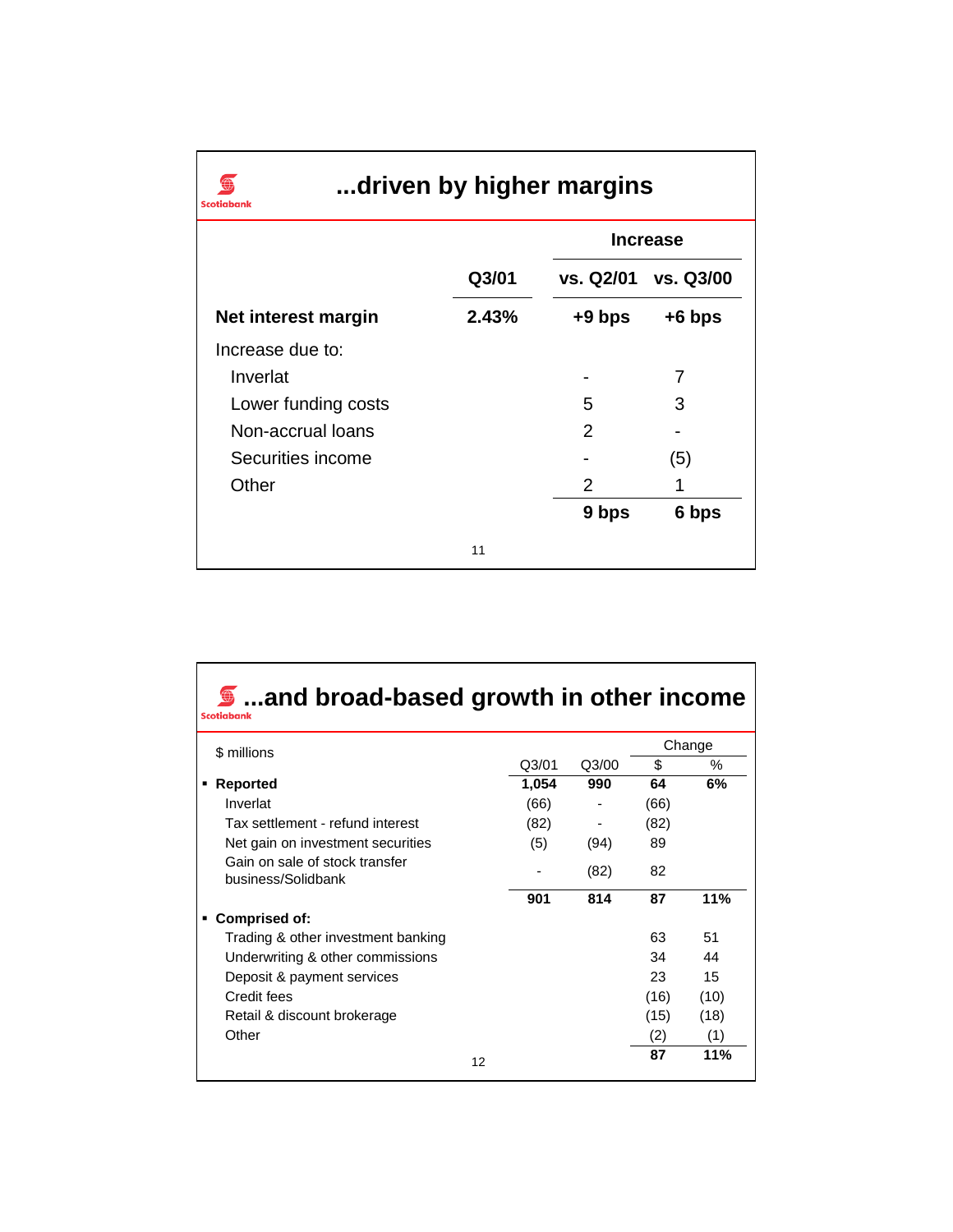## **Base expenses relatively flat**

 $\bigoplus$ **Scotiabank** 

|                                                       | Q3/01 vs. |      |                    |       |
|-------------------------------------------------------|-----------|------|--------------------|-------|
|                                                       | Q2/01     |      | Q <sub>3</sub> /00 |       |
|                                                       | \$MM      | ℅    | \$MM               | ℅     |
| <b>Change in expenses</b>                             | \$124     | 8.9% | \$208              | 15.9% |
| Less:                                                 |           |      |                    |       |
| - Inverlat                                            |           |      | 186                | 14.2  |
| - performance-related (mainly SARs*)                  | 83        | 6.0  | 49                 | 3.7   |
| - initial computer outsourcing costs                  | 15        | 1.1  | 15                 | 1.2   |
| - sale of stock transfer business/<br>Quebec branches |           |      | (58)               | (4.4) |
| <b>Change in base expenses</b>                        | \$26      | 1.8% | \$16               | 1.2%  |
| * Stock appreciation rights                           |           |      |                    |       |
| 13                                                    |           |      |                    |       |

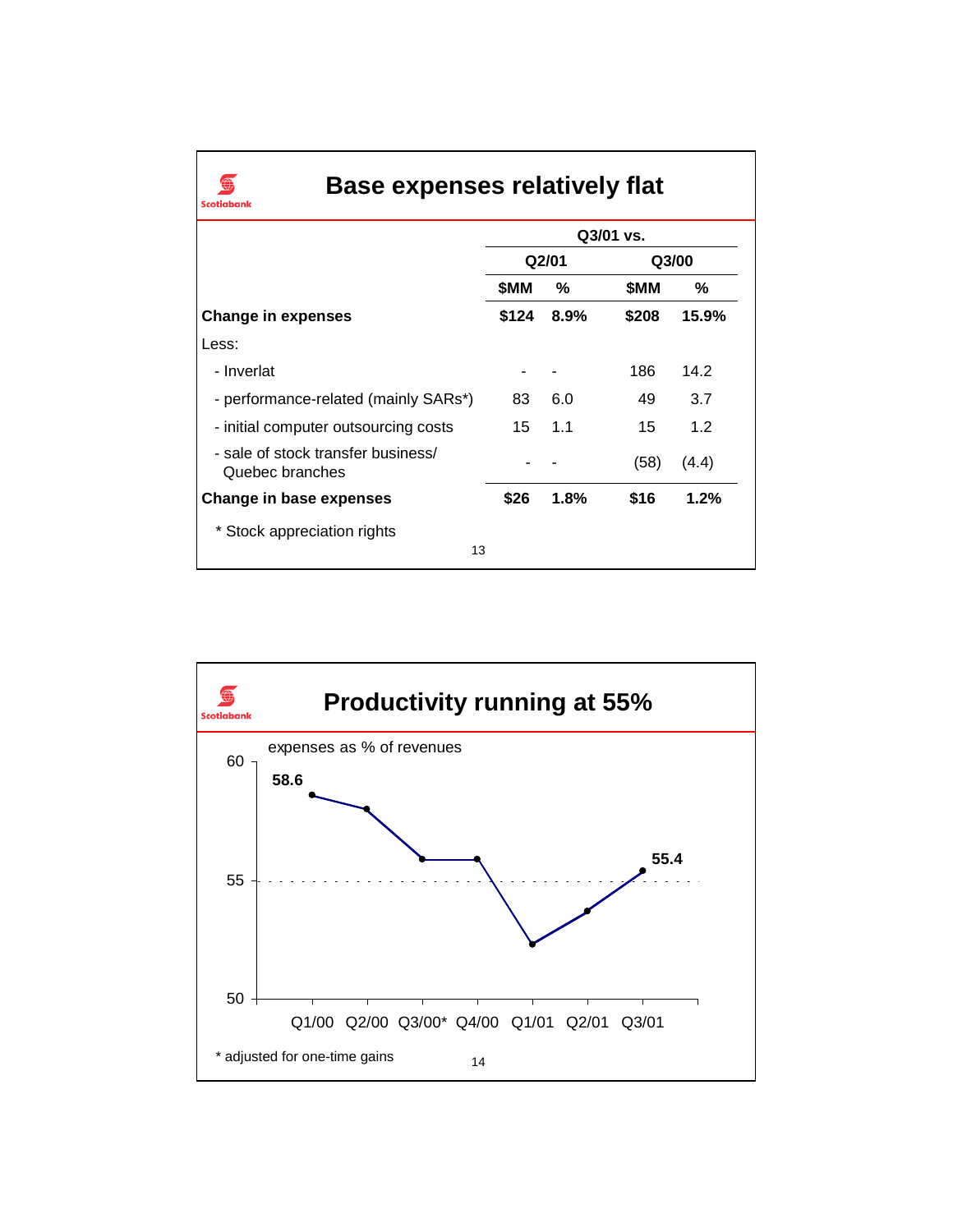

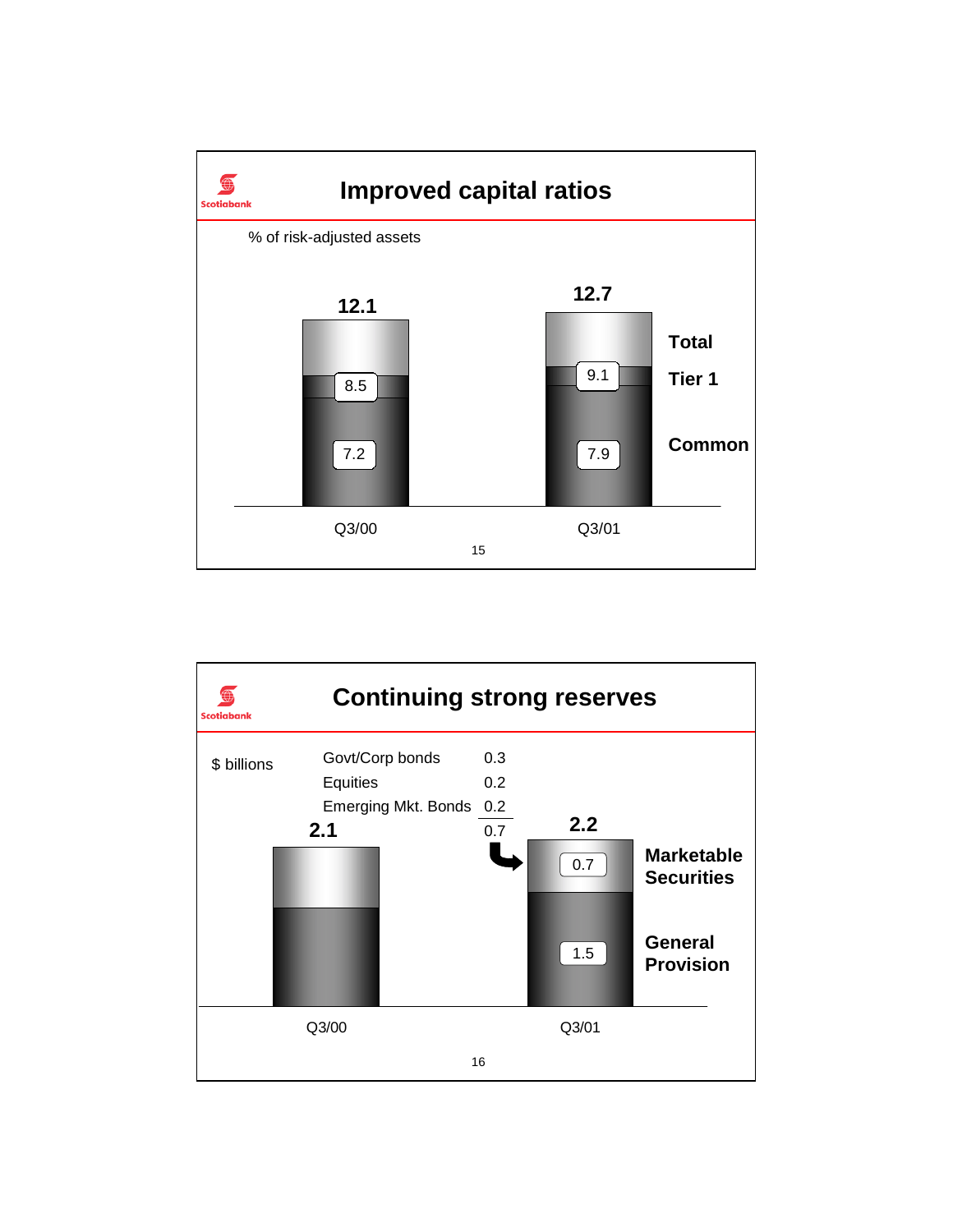

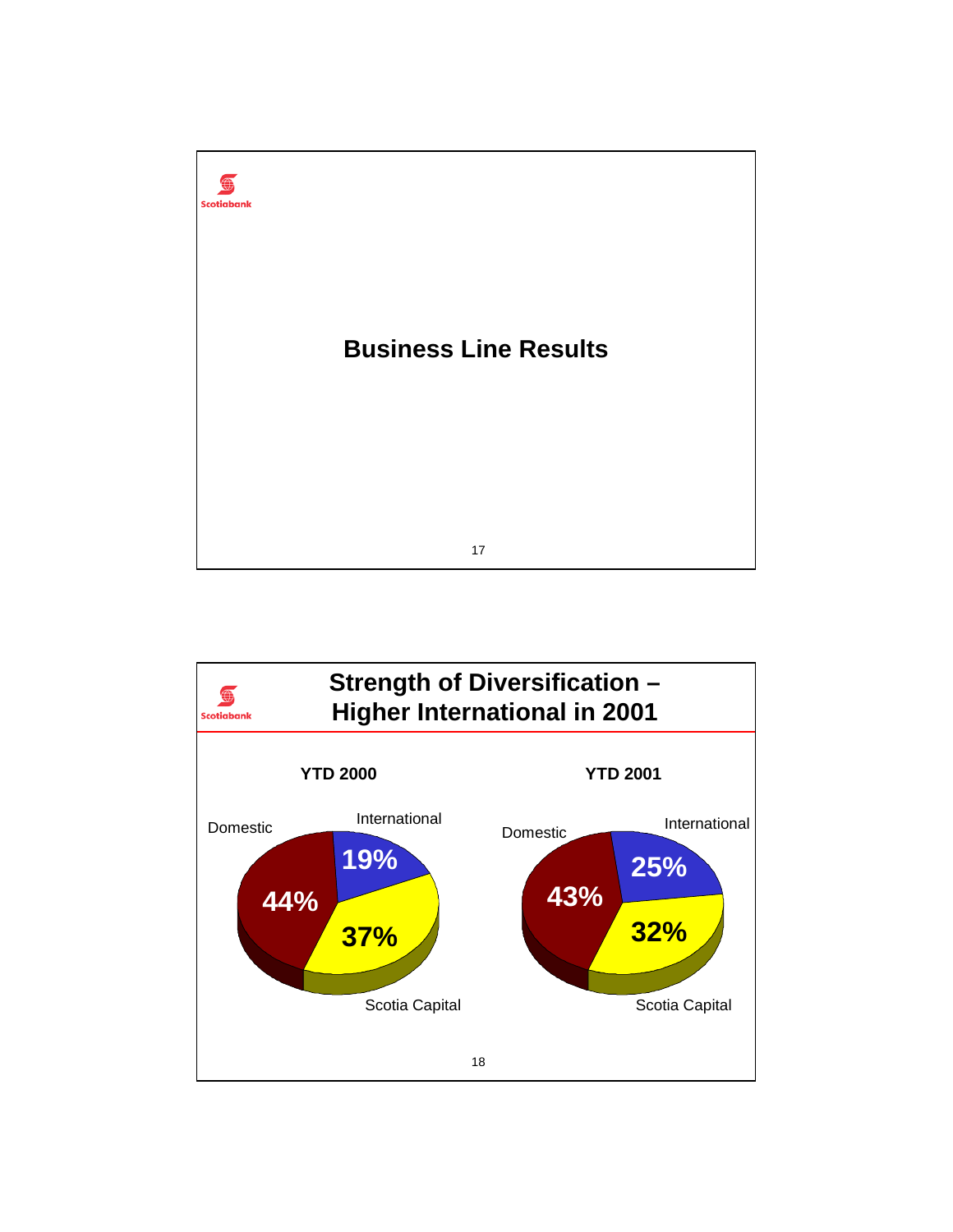

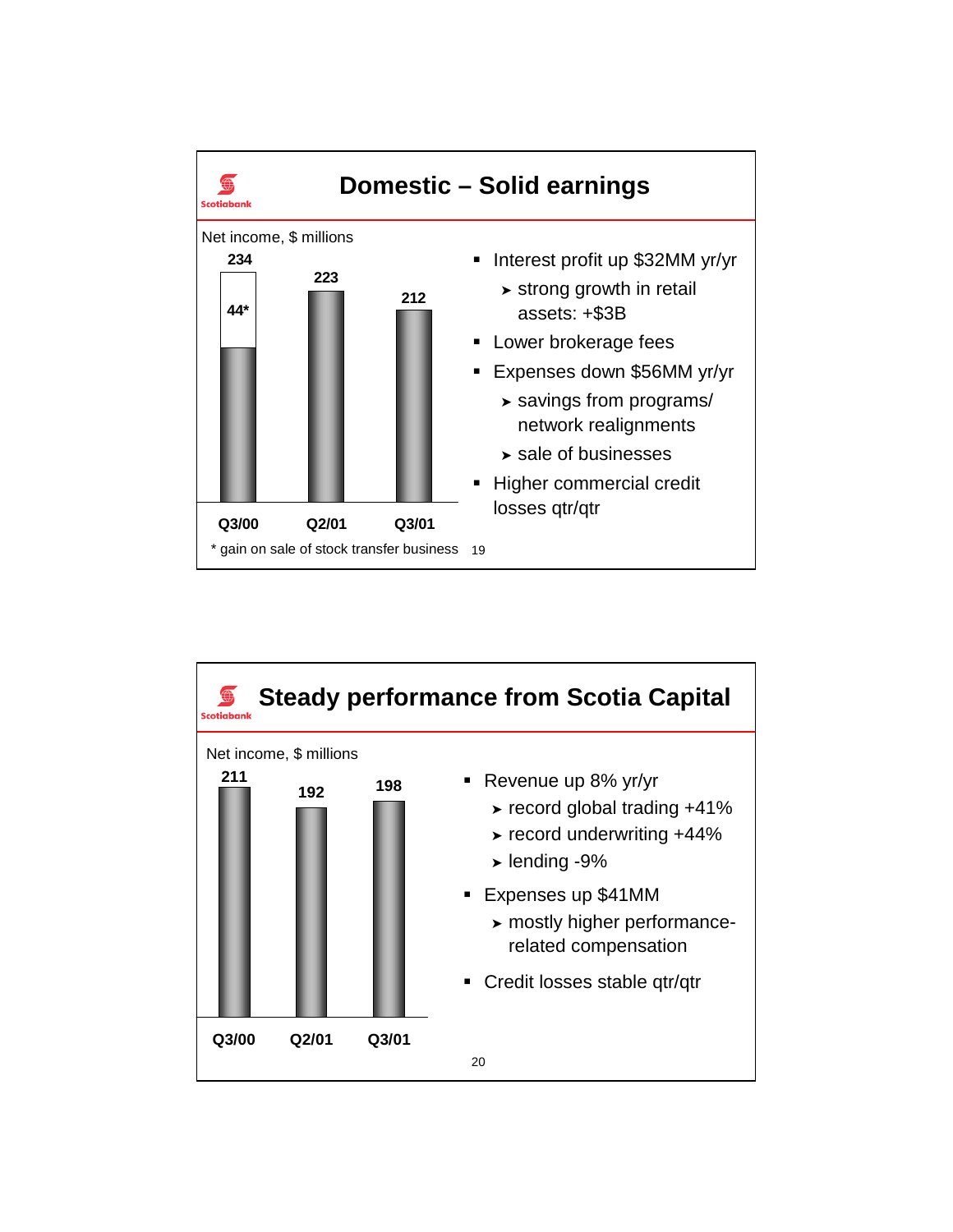

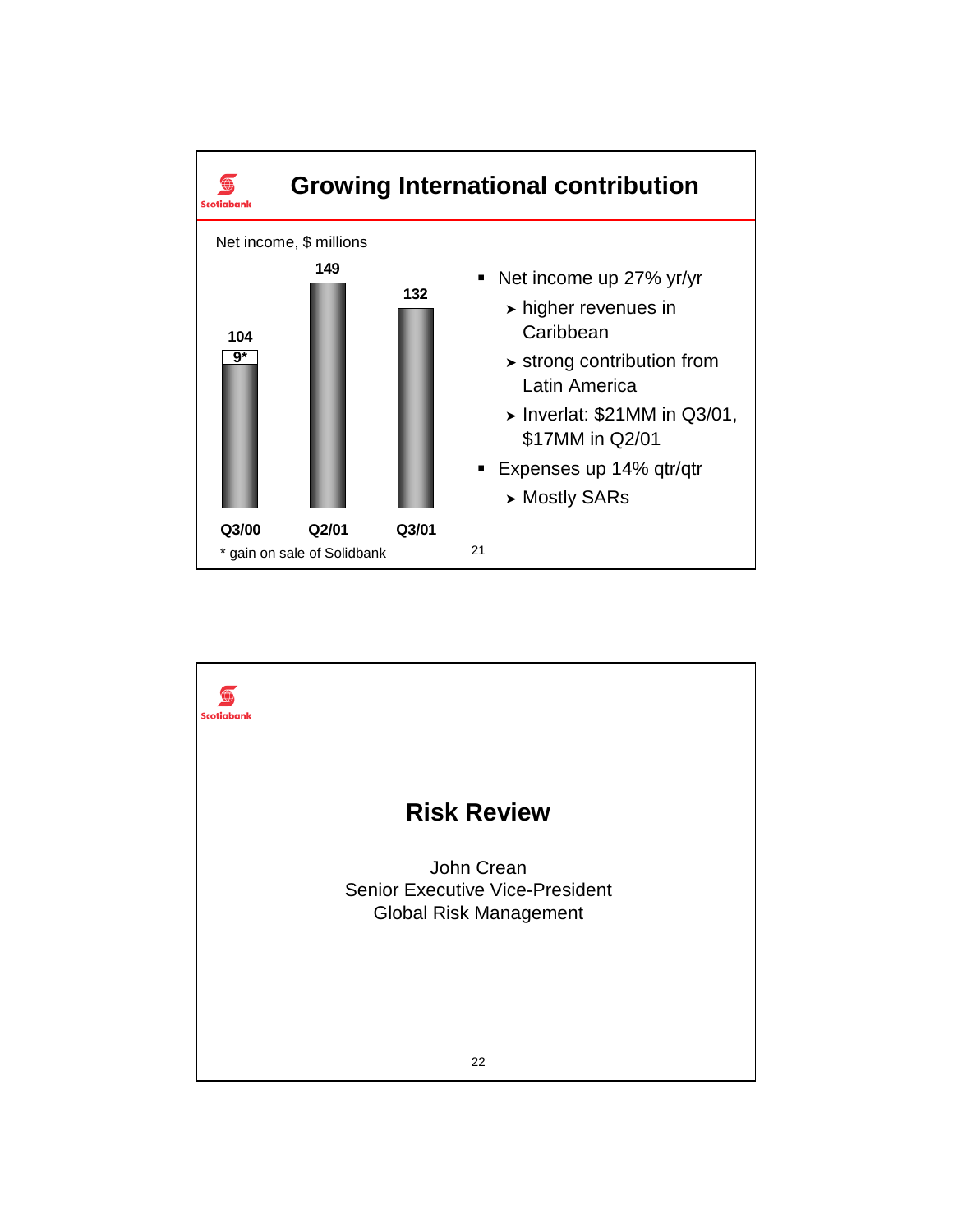

| <b>Scotiabank</b>     | <b>Further impaired loan sales in Q3/01</b> |                       |
|-----------------------|---------------------------------------------|-----------------------|
| \$ millions           |                                             |                       |
| <b>Scotia Capital</b> | - Ioan sales<br>- new formations            | (214)<br>103<br>(111) |
| <b>Domestic</b>       |                                             | 40                    |
| <b>International</b>  |                                             | 154                   |
| <b>Net formations</b> |                                             | 83                    |
|                       |                                             |                       |
|                       | 24                                          |                       |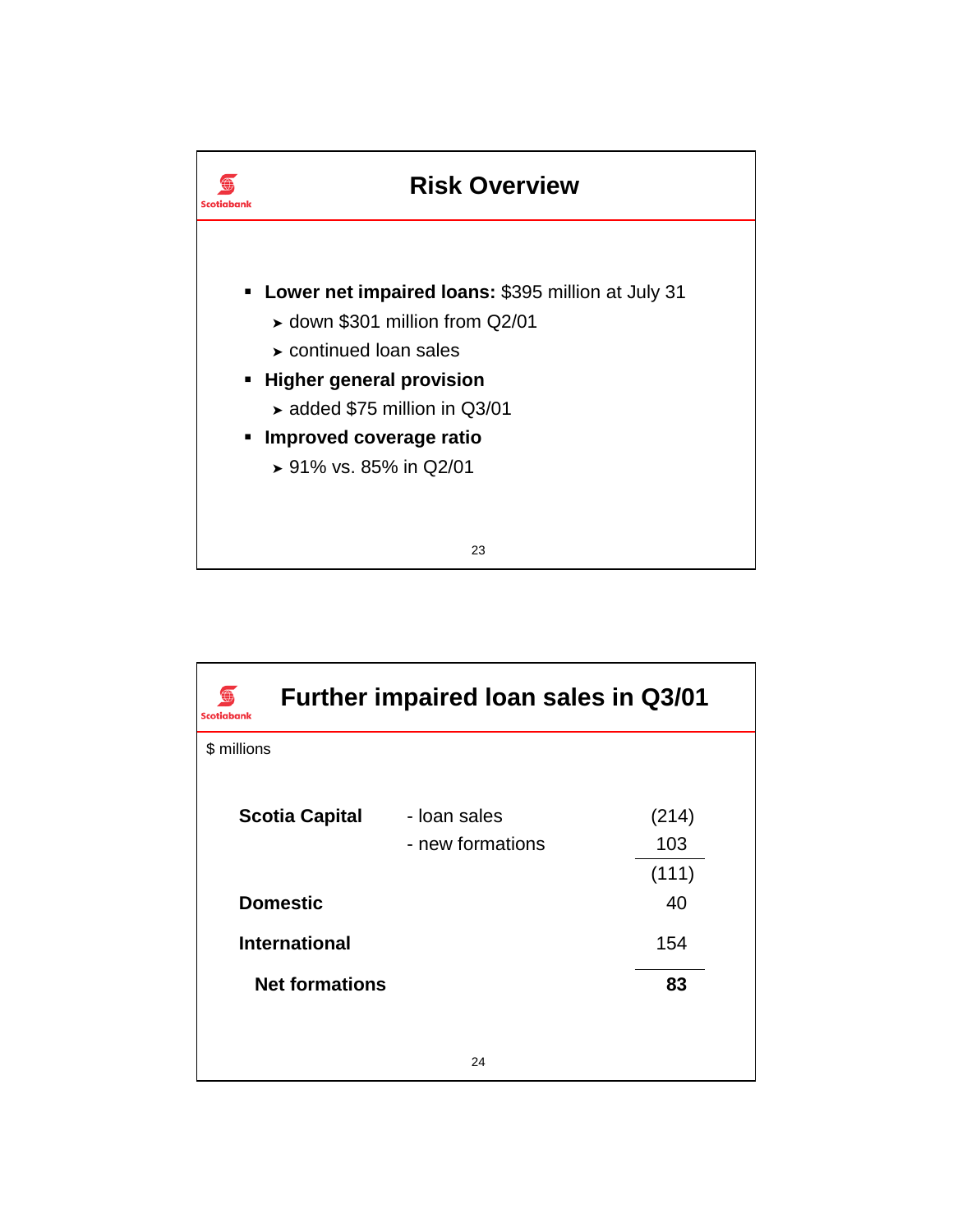

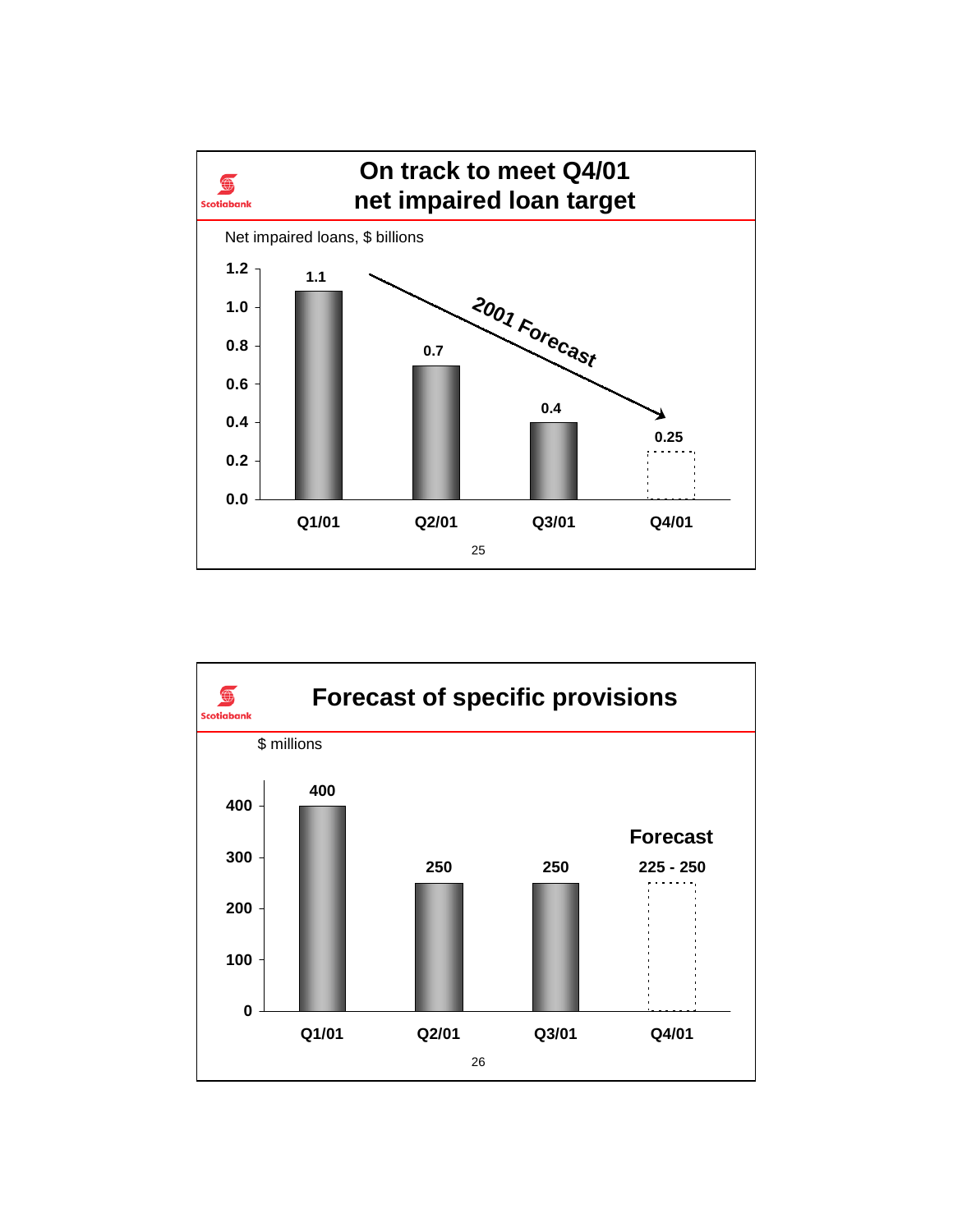| Lower telecom & cable exposure<br><b>Scotiabank</b> |                                                                                   |                                |       |                               |  |  |  |
|-----------------------------------------------------|-----------------------------------------------------------------------------------|--------------------------------|-------|-------------------------------|--|--|--|
| Loans & acceptances, \$ millions, July 31, 2001     |                                                                                   |                                |       |                               |  |  |  |
| <b>Sector</b>                                       | <b>Investment</b><br>Grade                                                        | <b>Non-Investment</b><br>Grade | Total | Total U.S.<br><b>Exposure</b> |  |  |  |
| <b>Cable Operators</b>                              | 347                                                                               | 1,133                          | 1,480 | 577                           |  |  |  |
| <b>Regulated Telephone</b>                          | 885                                                                               |                                | 885   |                               |  |  |  |
| Unregulated<br>telephone/wireless                   | 460                                                                               | 1,318                          | 1,778 | 964                           |  |  |  |
| Other communications                                | 15                                                                                | 422                            | 437   | 360                           |  |  |  |
| Total                                               | 1,707                                                                             | 2,873                          | 4,580 | 1,901                         |  |  |  |
| Of which CLECs                                      |                                                                                   |                                | 211   | 149                           |  |  |  |
|                                                     | Total exposure down \$200 million from Q2/01<br>Net impaired loans: \$125 million |                                |       |                               |  |  |  |
| 27                                                  |                                                                                   |                                |       |                               |  |  |  |

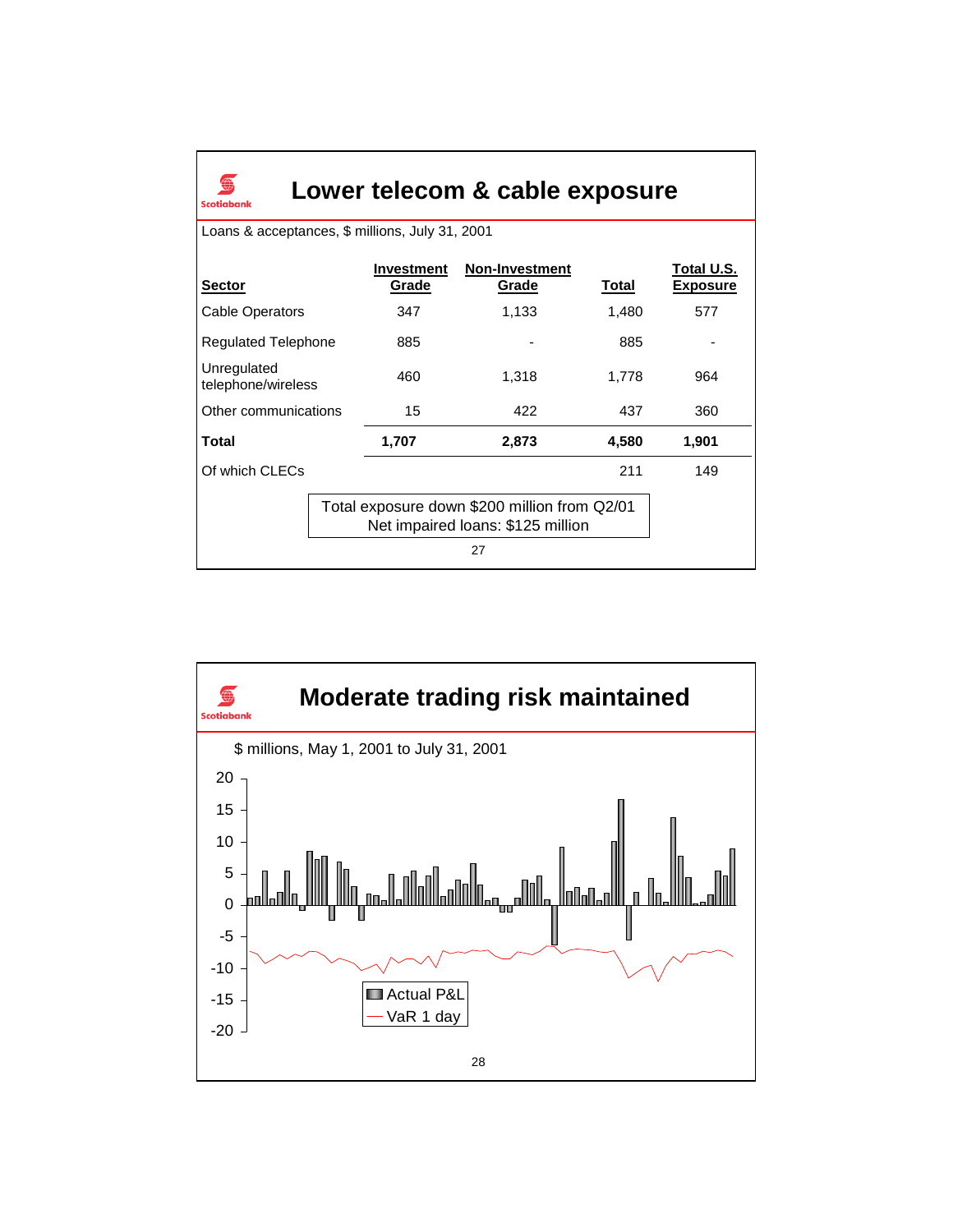